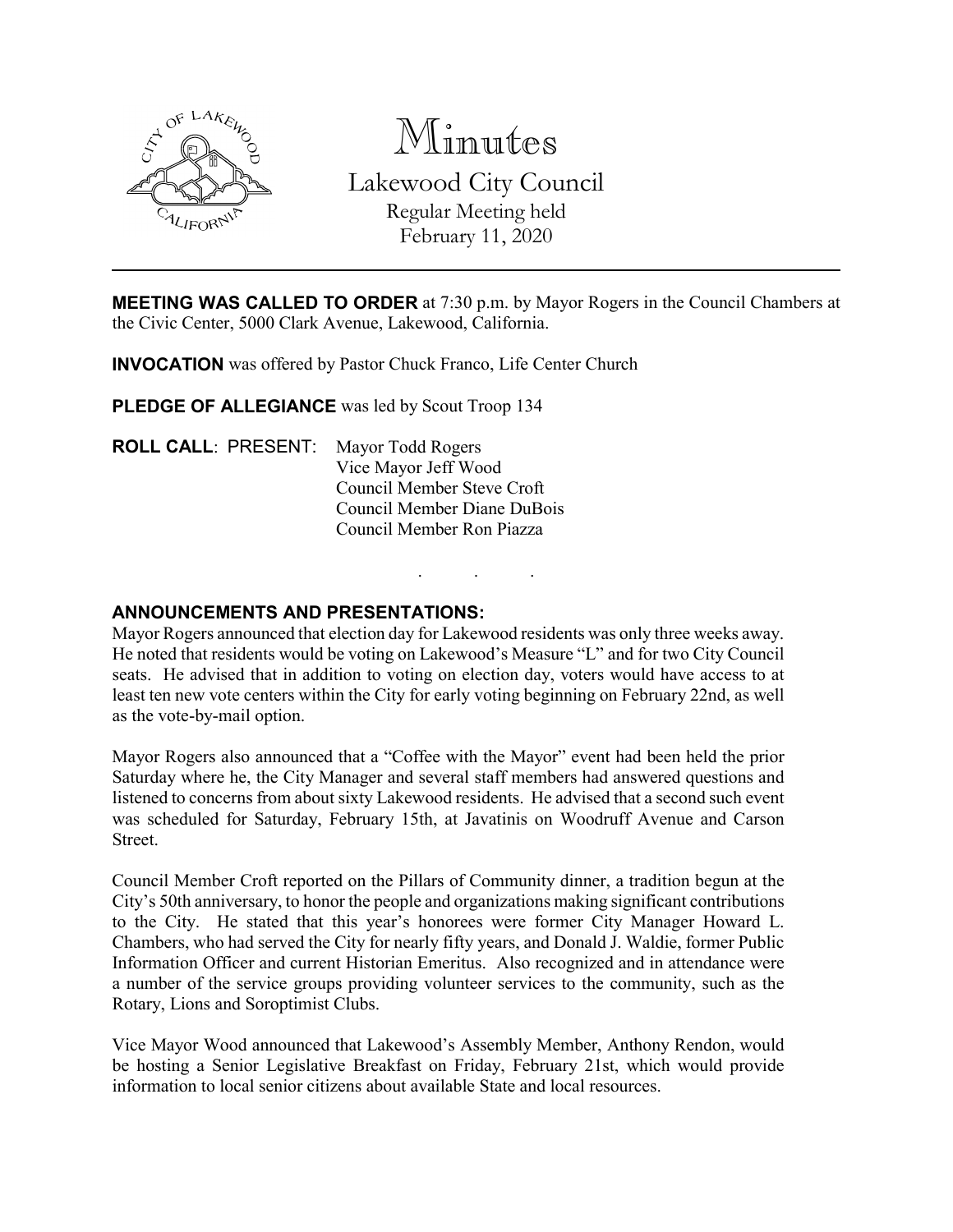## **ANNOUNCEMENTS AND PRESENTATIONS:** Continued

Council Member Piazza announced that he and Vice Mayor Wood had been privileged to attend the CIF Men's Basketball Championship game at Mayfair High School and that following their win, Mayfair High School basketball player, senior Josh Christopher, had been presented with the McDonald's All American game jersey.

Mayor Rogers congratulated Sebastian Avila and Jamie Soto for having recently achieved Scouting's highest rank of Eagle Scout.

. . .

#### **ROUTINE ITEMS:**

COUNCIL MEMBER DUBOIS MOVED AND VICE MAYOR WOOD SECONDED TO APPROVE ROUTINE ITEMS 1 THROUGH 7.

- RI-1 Approval of Minutes of the Meeting held November 12, 2019
- RI-2 Approval of Personnel Transactions
- RI-3 Approval of Registers of Demands
- RI-4 Approval of Report of City Council Committees' Activities
- RI-5 Approval of Agreement for 2020 Pan Am Fiesta Amusement Rides
- RI-6 RESOLUTION NO. 2020-2; A RESOLUTION OF THE CITY COUNCIL OF THE CITY OF LAKEWOOD, CALIFORNIA, APPROVING THE APPLICATION FOR GRANT FUNDS FROM THE LOS ANGELES COUNTY REGIONAL PARK AND OPEN SPACE DISTRICT FOR CITY OF LAKEWOOD, CA, SUPERVISORIAL DISTRICT RECREATION ACCESS FUNDING FOR TEEN TREK PROGRAM TRANSPORTATION AND APPROVE THE ADOPTION OF A YOUTH EMPLOYMENT PLAN

. . .

RI-7 Approval of Master Agreement with Conservation Corps of Long Beach

UPON ROLL CALL VOTE, THE MOTION WAS APPROVED:

AYES: COUNCIL MEMBERS: Croft, DuBois, Wood, Piazza and Rogers NAYS: COUNCIL MEMBERS: None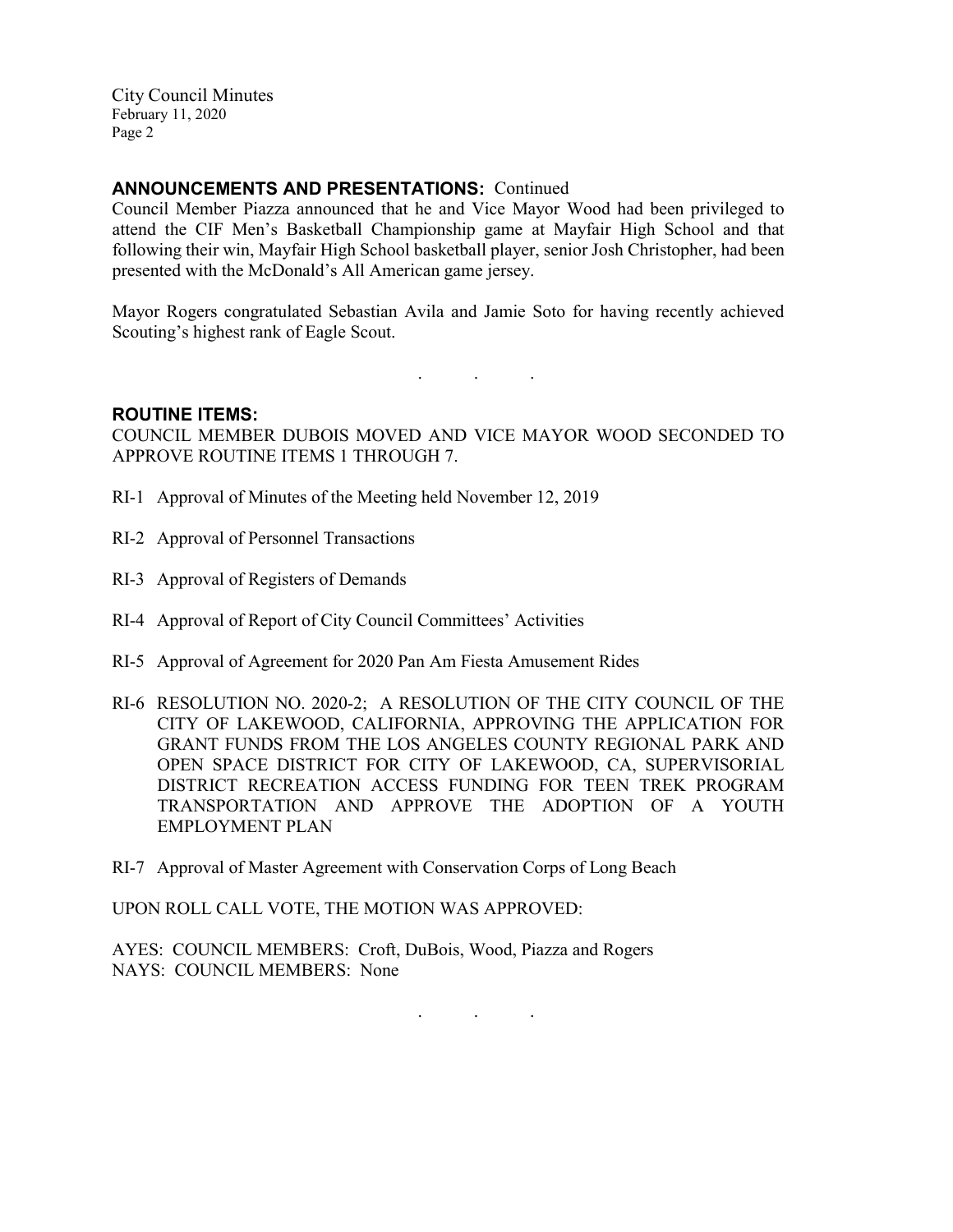### **1.1 • ORDINANCE NO. 2020-1; AMENDING ARTICLE IX OF THE LAKEWOOD MUNICIPAL CODE PERTAINING TO STANDARDS AND REGULATIONS FOR ACCESSORY DWELLING UNITS (ADUs) AND JUNIOR ACCESSORY DWELLING UNITS (JADUs)** *[Continued from January 28, 2020]*

Director of Community Development, Abel Avalos, displayed slides and gave a presentation based on the memo in the agenda. He stated that in response to passage by the State of six new laws pertaining to Accessory Dwelling Units (ADU) and Junior Accessory Dwelling Units (JADU), changes to the Lakewood Municipal Code were necessary. He stated that these amendments to the Code would ensure that local standards and design controls would be maintained to the extent possible. He noted that the State changes meant that controls could only be implemented ministerially, meaning that no public hearing could be required or notice to surrounding property owners given, and that homeowner associations (HOAs) could no longer prohibit ADUs or JADUs. He stated that the proposed ordinance would allow the City to retain some control over site design, architectural consistency and landscaping compatibility while remaining in compliance with State law. It was the recommendation of staff that the City Council adopt the proposed urgency ordinance.

City Manager Thaddeus McCormack, commended Mr. Avalos and the Community Development Department staff for their diligent work on this complex issue.

Responding to questions from the City Council, Mr. Avalos advised that converted containers or pre-fabricated ADUs would be required to meet all Building Code requirements, which were quite strict as applied to habitable dwelling units; that separate utilities would not be required for each unit; that about half of the inquiries regarding ADUs were coming from investors and, in fact, advertising signs offering additional income with ADUs were being posted in the area.

The Members of the City Council expressed their extreme frustration with the new laws put forth by the State, noting that the one-size fits all approach taken by the State had stripped away nearly all local control or discretion, leaving local governments with no tools to maintain the character, lifestyle or livability of local neighborhoods, striking at the very heart of the community.

Mayor Rogers opened the public hearing at 8:29 p.m. and called for anyone in the audience wishing to address the City Council of this matter.

Alan Gafford, Long Beach; Ted Spaseff, Lakewood; and Alan Calcote, Lakewood; addressed the City Council expressing concerns regarding investors pursuing ADU applications, impacts on street parking, and increased density changing the character of neighborhoods.

ORDINANCE NO. 2020-1; AN URGENCY ORDINANCE OF THE CITY OF LAKEWOOD AMENDING ARTICLE IX OF THE LAKEWOOD MUNICIPAL CODE PERTAINING TO STANDARDS AND REGULATIONS FOR ACCESSORY DWELLING UNITS (ADUs) AND JUNIOR ACCESSORY DWELLING UNITS (JADUs). It was noted that the ordinance title had been read by the City Clerk at the previous hearing.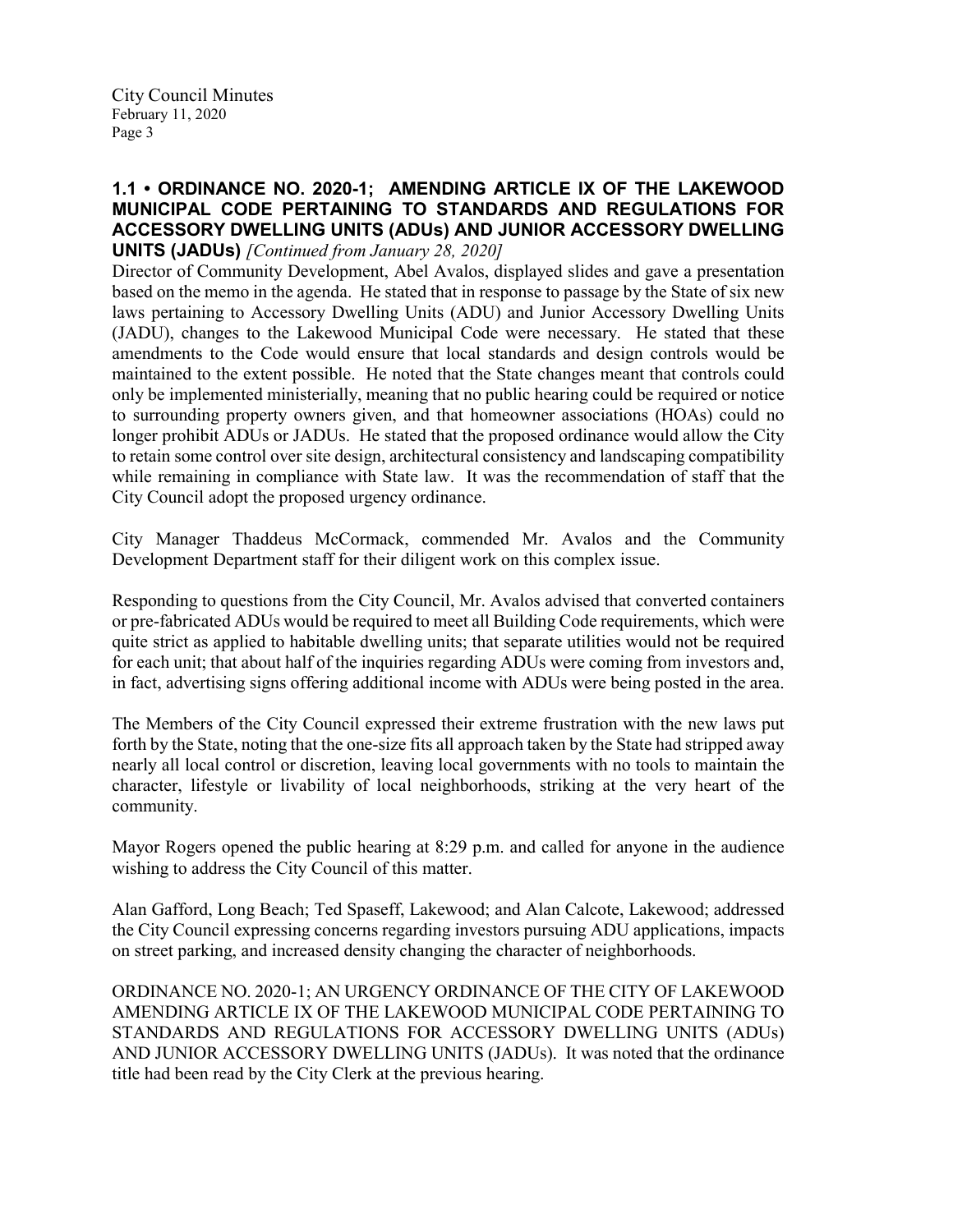**1.1 • ORDINANCE NO. 2020-1; PERTAINING TO STANDARDS AND REGULATIONS FOR ADUs/JADUs** *[Continued from January 28, 2020]* - Continued Council Member Piazza urged Lakewood residents to talk to their neighbors, letting everyone know about the harmful State laws, noting that change would only come from citizens speaking up.

Vice Mayor Wood noted that SB50 had been defeated by the many calls of local residents and stated that local control was necessary to consider impacts on schools, parks, utilities, roads and infrastructure.

Council Member Croft expressed concern about the ADUs resulting in many more people with no additional funding sources to provide them with needed services. He pointed out that laws could always be changed through a grassroots effort, hopefully before irreparable, long-term damage had occurred.

Mayor Rogers stated that the continuing erosion of local control was a major factor in the general erosion of the quality of life in California, noting that people really were choosing to leave the State. He noticed that although the goal of State legislators was to increase affordable housing and inspire people to abandon their vehicles, the current legislation would accomplish neither. He advised that proposed legislation had been sent to State legislators calling for a housing capacity study, based on practicalities like utilities, public safety and infrastructure, in order to develop realistic housing goals.

The City Manager stated that staff was working on building a coalition of cities to continue the fight for common sense laws.

Vice Mayor Wood requested that staff provide the City Council with quarterly updates regarding the application for ADU/JADUs.

COUNCIL MEMBER CROFT MOVED AND COUNCIL MEMBER PIAZZA SECONDED TO WAIVE FURTHER READING AND TO ADOPT ORDINANCE NO. 2020-1 PERTAINING TO STANDARDS AND REGULATIONS FOR ACCESSORY DWELLING UNITS (ADUs) AND JUNIOR ACCESSORY DWELLING UNITS (JADUs) AND IN ACCORDANCE WITH THE CEQA STATUTORY EXEMPTION ALLOWED FOR SUCH ORDINANCES BY PUBLIC RESOURCES CODE SECTION 21080.17. UPON ROLL CALL VOTE, THE MOTION WAS APPROVED:

AYES: COUNCIL MEMBERS: Croft, DuBois, Wood, Piazza and Rogers NAYS: COUNCIL MEMBERS: None

. . .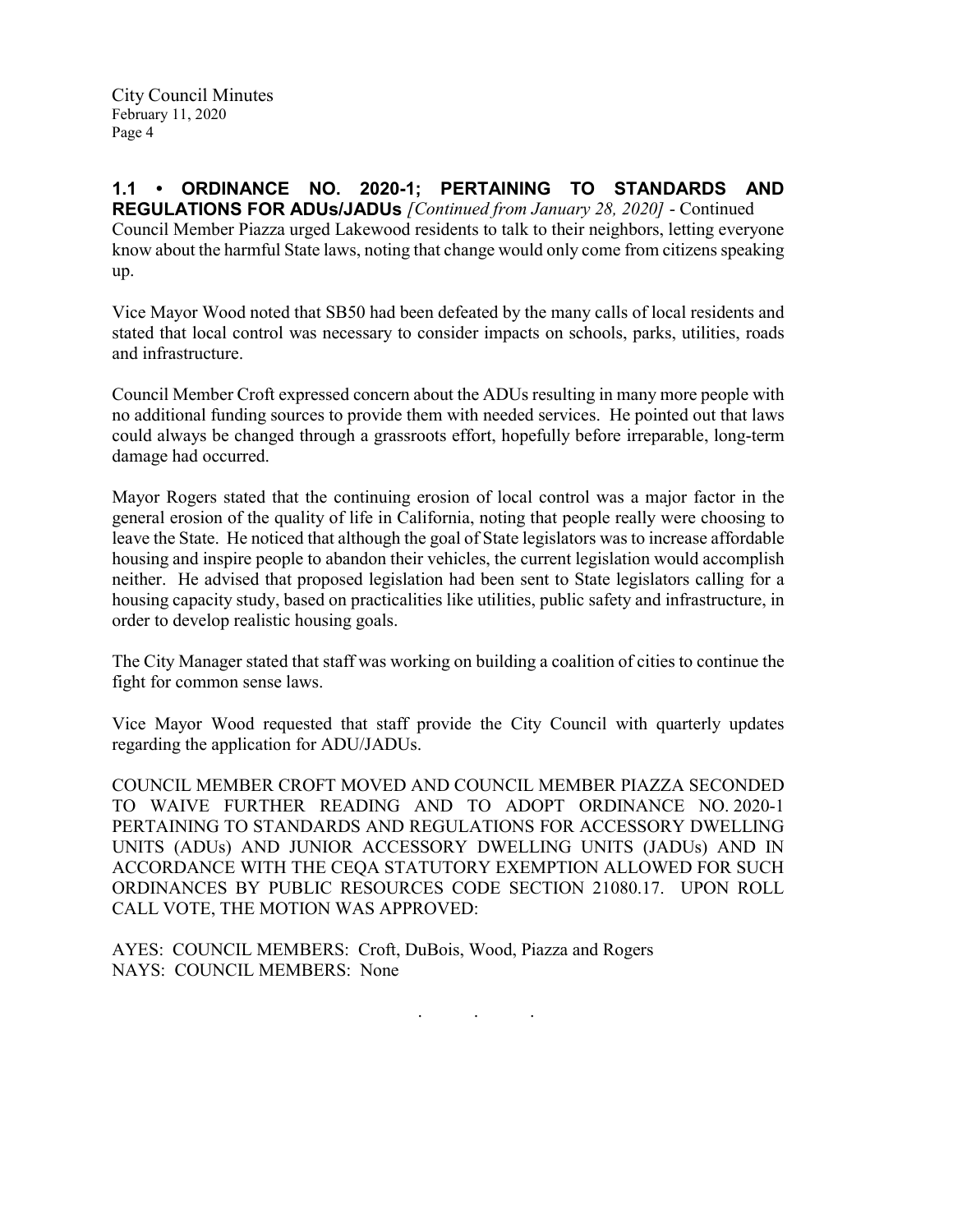# **3.1 • FISCAL YEAR 2019-2020 MID-BUDGET REVIEW AND ADJUSTMENTS AND PRESENTATION OF THE FY 2020-2022 BUDGET PREPARATION CALENDAR**

Director of Finance and Administrative Services, Jose Gomez, displayed slides and gave a presentation based on the memo in the agenda. He stated that at just past the halfway point of the budget year, the review was focused on the two largest funds. The largest, the General Fund, was part of the \$52.3 million balanced budget previously approved by the City Council. He pointed out that with about six months left in the budget cycle, things were largely on target; however, there was a modest, but noteworthy projected deficit which could be attributed to stagnant sales tax numbers, but partially offset by increased vehicle license fee revenue and slightly increased property tax revenue. He also noted an increase in projected expenditures, mostly in contracted service related to the upcoming election. He reviewed the Water Utility/Enterprise Fund, which showed a significant deficit that was due to the project at Well Site 28. Although the project had not originally been included in this budget, it was a planned capital improvement with reserve funding. Mr. Gomez also reviewed the calendar for the preparation of the next budget. He presented a four-month work plan, which would include two presentations and opportunities for discussion. He noted that a budget study session was planned for June 2nd, with adoption of the proposed budget scheduled for June 9th.

The City Manager reported that the greatest challenge of the coming budget process would be putting together a budget prior to knowing the disposition of Measure L. Since the failure of the ballot measure would mean significantly reducing spending and services to align with the situation where revenue was substantially less than expenditures. The estimated deficit would be around \$5 million for the next budget year and as much as \$10 million in the long term, on top of the \$3 million of cuts made over the past couple of years. He stated that he had asked staff to begin identifying possible cut scenarios of five percent and ten percent. Possible cuts could include reduction in the public safety budget, elimination of community special events, reduction in parks and maintenance staffing, fewer hours for recreational sports, fewer recreational classes and programs offered, and slower responses for tree trimming and other maintenance. He pointed out that the items listed were possible areas of reduction and were not intended as a scare tactic, but that could be the reality of having to make \$5 million of cuts, noting that it would be up to the City Council to make the ultimate decisions on what services would need to be cut or eliminated if Measure L was not successful. He concluded by stating that it was the recommendation of staff that the City Council adopt the noted changes for the inclusion into the city's 2019-20 revised budget and direct staff to make all related adjustments to the city's budget appropriations and receive and file the FY 2020 through 2022 budget preparation calendar; and provide direction to staff regarding the preparation of the upcoming budget.

In response to a question from Council Member Piazza, the City Manager stated that continuing the Sky Knight program would have to be considered as well.

Vice Mayor Wood inquired about the decreasing revenue from the Utility Users Tax. Director Gomez responded by stating that a huge evolution in technology had made it difficult to keep up with the changes and that the way telephone, internet and television services were bundled had changed the system.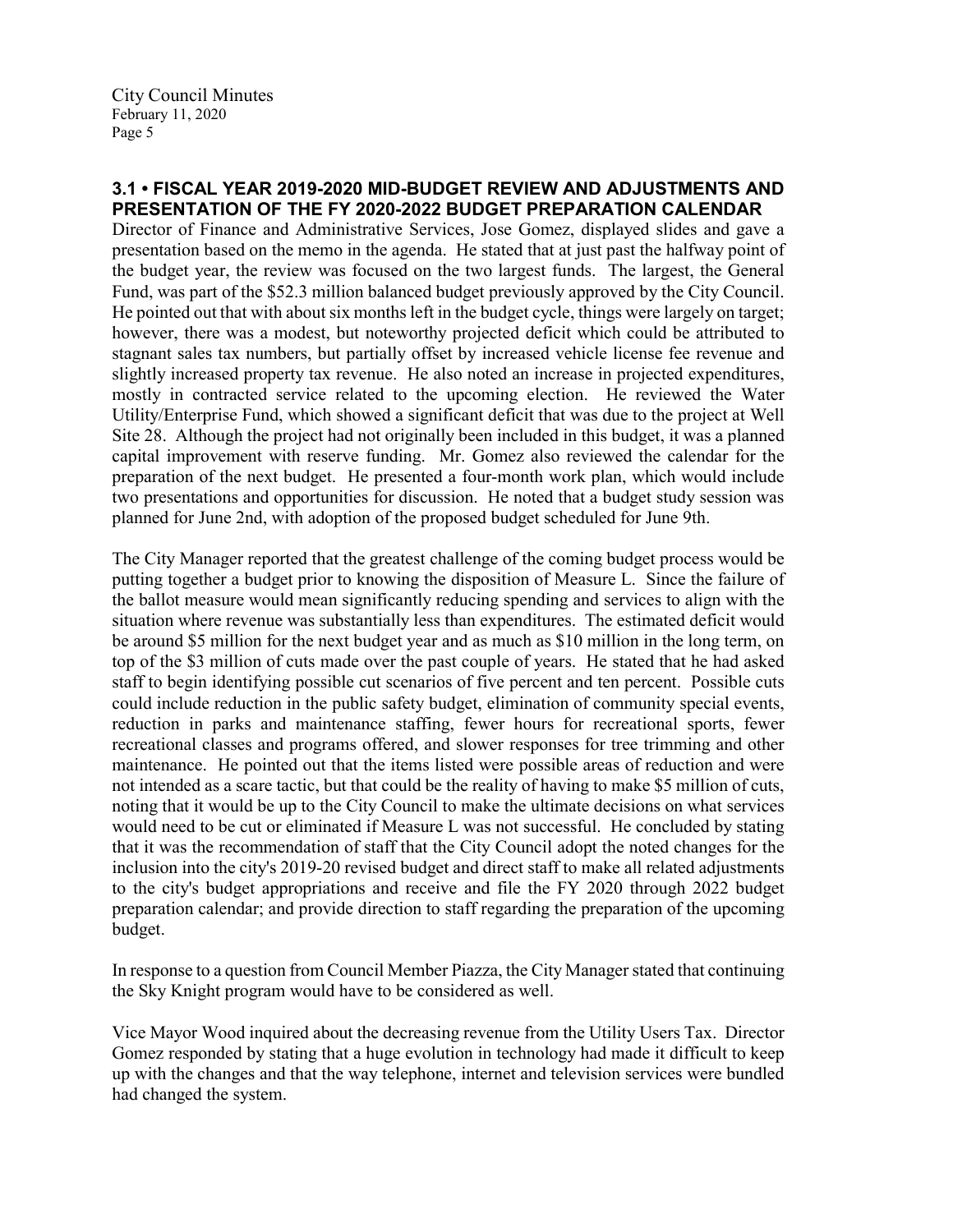## **3.1 • MID-BUDGET REVIEW AND ADJUSTMENTS** - Continued

Responding to a question from Vice Mayor Wood, the City Manager stated that although the increased contract costs for the election were affected somewhat by the addition of a ballot measure, the major cause was the cost of producing and mailing the educational materials and the "get out the vote" effort for the election.

Mr. McCormack further responded to a question from Vice Mayor Wood by stating that the budget committee formed of community members had not been disbanded, but had been inactive. He stated that it could be worthwhile for the City Council to consider revamping such a committee to serve as an oversight board, in the event Measure L was approved and as provided by the measure.

Council Member Croft stated that over the past few months, he had held many conversations with residents on the reasons and need for Measure L. He expressed concern that with the new ADU/JADU regulations previously discussed, there could be significantly more demand for services. He stressed the need for education as the voters considered the proposed ballot measure. He stated that he would continue to do everything he could to encourage fellow residents to make a choice to invest in the future of the community.

Alan Calcote, Lakewood, stated he had done his own research on the City budget and he expressed his support for Measure L, noting it would be a minimal sacrifice that could keep the City fiscally safe for decades.

Mayor Rogers stated that he had reluctantly agreed to pursue the sales tax increase and only after consideration of other alternatives for recognizing the depth of the deficit crisis as a committee of two City Council Members conducted an extensive review of expenditures and revenues. He noted that since many of the people coming to Lakewood to shop or dine, and driving on the roads and utilizing public safety services were from outside the City, it made sense to implement a revenue source that would partially come from those people, not just the residents or property owners of Lakewood. He also stated that he was aware of other taxing entities that were looking to set aside the three-quarters of a cent tax for their own agencies. He concluded by stating that he was looking forward to the next Coffee with the Mayor on Saturday and encouraged folks to come out and ask tough questions on Measure L, and anything else they wanted to discuss.

VICE MAYOR WOOD MOVED AND COUNCIL MEMBER PIAZZA SECONDED TO APPROVE STAFF'S RECOMMENDATIONS REGARDING THE MID-BUDGET REVIEW AND ADJUSTMENT. UPON ROLL CALL VOTE, THE MOTION WAS APPROVED:

. . .

AYES: COUNCIL MEMBERS: Croft, DuBois, Wood, Piazza and Rogers NAYS: COUNCIL MEMBERS: None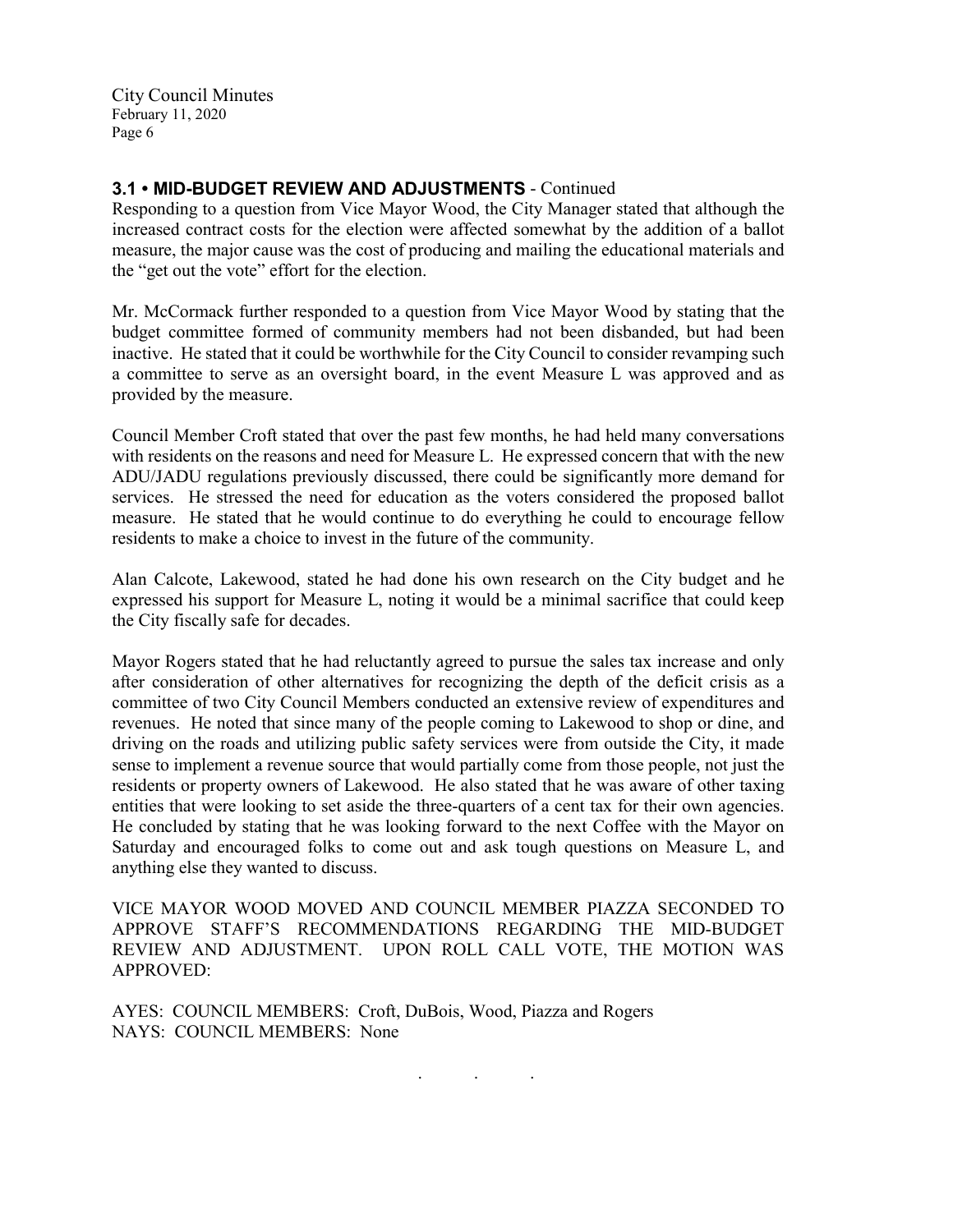## **3.2 • 2020 YOUTH HALL OF FAME**

Valarie Frost, Director of Recreation and Community Services, displayed slides and gave a presentation based on the memo in the agenda. She stated that the 39th Annual Lakewood Youth Hall of Fame would be held on Monday, February 24th at the Centre. The program was formed to recognize the athletic achievements of high school students and collegiate athletes who lived in Lakewood or attended school in Lakewood. She reported that this year's Athlete of the Year was Mayfair High School standout, Joshua Christopher, already ranked as the second best Shooting Guard in the nation. In addition to the Athlete of the Year, the Board of Electors considered nominees for the Performer of the Year in eighteen sports with twenty-three athletes to be recognized in the category. Nineteen distinguished nominees and ten Special Achievement Awards would also be distributed, as well as the Larry Van Nostran Future Star award to recognize an outstanding freshman athlete for athletic promise demonstrated during the first year of their high school athletic career. Following the banquet, the 2019 Hall of Fame inductees would be displayed at the Piazza Family McDonald's restaurant located at 4848 Woodruff Avenue, where all Hall of Fame displays, dating back to 1981, could be viewed. It was the recommendation of staff that the City Council receive and file the report.

MAYOR ROGERS STATED THAT THERE BEING NO OBJECTION, THE ITEM WAS ORDERED RECEIVED AND FILED.

. . .

#### **3.3 • 2020 LEGISLATIVE PLATFORM**

Deputy City Manager Paolo Beltran presented the 2020 Legislative Platform, as completed by the City Council's Intergovernmental Relations Committee. Adopted annually, the Legislative Platform was the foundation of a focused advocacy strategy and a reference guide for legislative positions and objectives. The Legislative Platform was developed using the goals and objectives of the City Council, a review of legislative priorities from the League of California Cities, League's Los Angeles Division, California Contract Cities Association and other partner agencies, input from City Council and staff, research of current law and pending legislation, as well as discussions with local legislative staff and the City's legislative advocates. For 2020, the City would continue to focus efforts on supporting or opposing legislation that affected the quality of life in Lakewood, including proposals affecting housing, homelessness, funding and public safety. A major focus would continue to be housing legislation, such as the recently opposed Senate Bill 50, which would have reduced the zoning and planning rights of cities to allow apartments of up to four units to be placed on single-family lots. He reported that engaged Lakewood residents, through their numerous phone calls and emails to local legislators, had sent a message that SB 50 was a threat to their quality of life. It was the recommendation of staff that the City Council adopt the 2020 Legislative Platform.

### COUNCIL MEMBER DUBOIS MOVED AND COUNCIL MEMBER CROFT SECONDED TO ADOPT THE 2020 LEGISLATIVE PLATFORM.